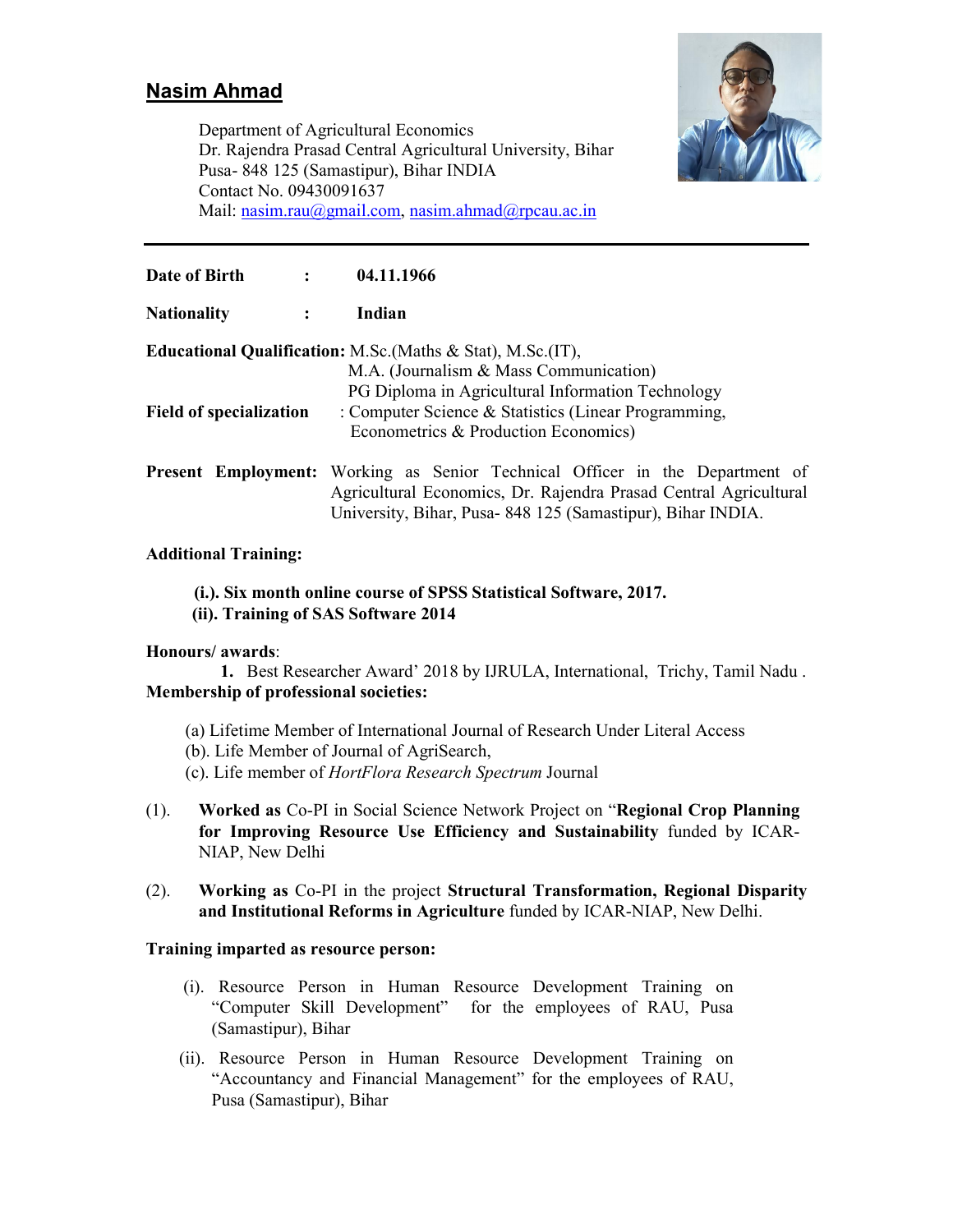## Technical reports prepared:

- 1. Evaluations Reports of Mukhaya Mantri Tibra Beej Bistar Yojana, Govt. of Bihar
- 2. Area Expansion of National Horticultural Mission, Govt. of Bihar

## Research Publications

| Sl. No. | Research papers                                                                                                                       | Jr.ID | <b>NAAS</b> |
|---------|---------------------------------------------------------------------------------------------------------------------------------------|-------|-------------|
|         |                                                                                                                                       |       | Score       |
| 1.      | Mishra RR, Ahmad Nasim and Rai NK (2001): Print Materials in                                                                          | NA    | <b>NA</b>   |
|         | Distance Learning: Learners' View. Indian Journal of Open Learning.                                                                   |       |             |
|         | $10(1):52-59$                                                                                                                         |       |             |
| 2.      | Kumar A, Sinha DK, Mishra RR Ahmad Nasim and Singh KM (2015).                                                                         | J009  | 4.41        |
|         | Yield Gap Analysis of Hybrid Rice: A Case Study in Kalyanpur Block of                                                                 |       |             |
|         | Samastipur District (Bihar). Journal of AgriSearch 2(4):273-276                                                                       |       |             |
| 3.      | Sinha DK, Ahmad Nasim and Singh KM (2016). Shrinking Net Sown                                                                         | J009  | 4.41        |
|         | Area: An Analysis of Changing Land Use Pattern in Bihar. Journal of                                                                   |       |             |
|         | AgriSearch 3(4):238-243.                                                                                                              |       |             |
| 4.      | Kumari, P, Ahmad Nasim and Wadhwani MK (2017). An Economic                                                                            | H018  | 3.78        |
|         | Assessment of Banana Production in Bhagalpur Distric of Bihar.                                                                        |       |             |
|         | HortFlora Research Spectrum. 6(2):82-87.                                                                                              |       |             |
| 5.      | Ahmad Nasim, Sinha DK, Singh KM and Kumar Amalendu (2017).                                                                            | E067  | 4.18        |
|         | Determinants of Crop Diversification in Bihar Agriculture- An Economic                                                                |       |             |
|         | Analysis. Environment & Ecology 34(4E).3683-3687                                                                                      |       |             |
| 6.      | Sinha DK, Ahmad Nasim and Singh KM (2017). Changes in Land Use                                                                        | A095  | 3.81        |
|         | Pattern in Bihar: A Zone-wise analysis. Agricultural Situation of India.                                                              |       |             |
|         | March 2017 pp. 28-34                                                                                                                  |       |             |
| 7.      | Ahmad N, Sinha DK, Singh KM and Mishra RR. 2017. Growth                                                                               | J009  | 4.41        |
|         | performance and resource use efficiency of maize in Bihar: Economic                                                                   |       |             |
|         | perspectives. Journal of AgriSearch 4(1):71-75                                                                                        |       |             |
| 8.      | Kumari M., Singh, K.M., Mishra, R.R., Sinha D.K. and Nasim Ahmad                                                                      | E024  | 4.82        |
|         | 2017. Role of Socio-economic Variables in Adoption of Crop Insurance:                                                                 |       |             |
|         | A Discriminant Function Approach. Economic Affairs, Vol. 62, No. 3,                                                                   |       |             |
|         | pp. 1-5, September 2017                                                                                                               |       |             |
| 9.      | Ahmad Nasim, Sinha, D.K and Singh K.M. 2017 Estimating Production                                                                     | E024  | 4.82        |
|         | Efficiency in Rice Cultivation of Bihar: An Economic Approach,                                                                        |       |             |
|         | Economic Affairs, Vol. 62, No. 3, pp. 1-8, September 2017                                                                             |       |             |
| 10.     | Ahmad Nasim, Mishra, R. R., Sinha, D.K. and Singh, K.M. 2017. Price                                                                   | 1143  | 3.77        |
|         | Spread and Vegetables Marketing in the Hinterlands of Pusa and Tajpur                                                                 |       |             |
|         | Blocks of Samastipur District of Bihar (India), International Journal of                                                              |       |             |
|         | Advances in Agricultural Science and Technology, Vol.4 Issue.10,                                                                      |       |             |
|         | October- 2017, p. 54-66 ISSN: 2348-1358                                                                                               |       |             |
| 11.     | Nasim Ahmad, D.K. Sinha and Singh, K.M. 2018. Optimal Use of<br>Agricultural Land and Water Resources through Reconfiguring Crop Plan | 1190  | 5.38        |
|         | for different Agro-Climatic Zones of Bihar (India). Int.J.Curr. Microbiol.                                                            |       |             |
|         | App. Sci. 7(01): 3397-3409.                                                                                                           |       |             |
|         | doi: https://doi.org/10.20546/ijcmas.2018.701.402                                                                                     |       |             |
| 12.     | Singh, K.M., Nasim Ahmad, D.K. Sinha, R.K.P. Singh and Mishra, R.R.                                                                   | 1190  | 5.38        |
|         | 2018. Diversification and its Determinants: A Search for an Alternative                                                               |       |             |
|         | Income and Agricultural Development in Eastern India. Int. J. Curr.                                                                   |       |             |
|         | Microbiol. App. Sci. 7(02): 695-702.                                                                                                  |       |             |
|         | doi: https://doi.org/10.20546/ijcmas.2018.702.087                                                                                     |       |             |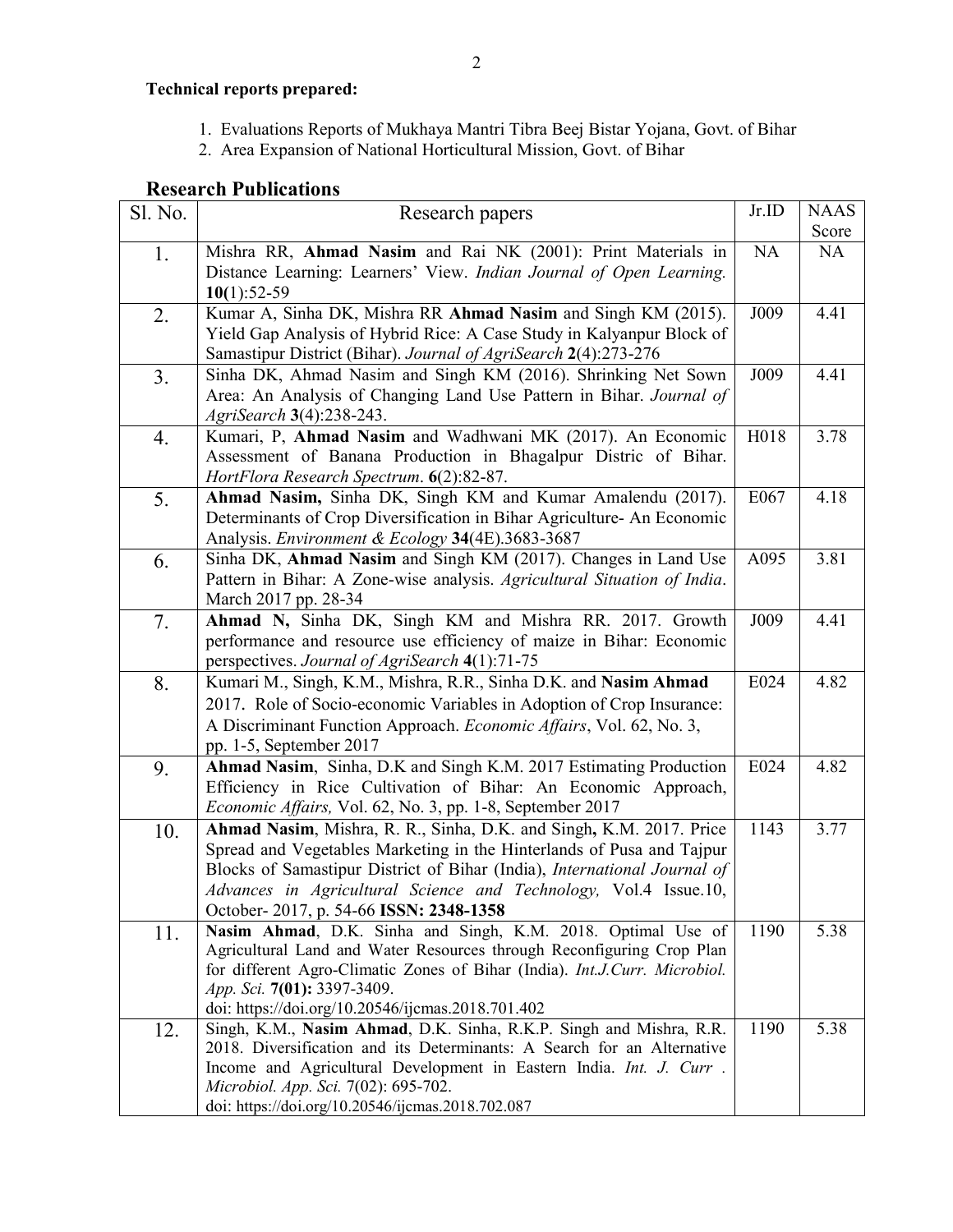| 13. | Ahmad, Nasim, Sinha, D.K. and Singh K.M.2018. Economic analysis of           | 1296 | 4.74              |
|-----|------------------------------------------------------------------------------|------|-------------------|
|     | production and instability of lentil in major lentil growing states of India |      |                   |
|     | International Journal of Pure and Applied Bioscience.6 (1): 593-598.         |      |                   |
| 14. | Pavithra, A.S., K.M. Singh, Nasim Ahmad, D.K. Sinha and Mishra, R.R.         | 1190 | 5.38              |
|     | 2018. Economic Analysis of Rice Value Chain in Bihar and Karnataka           |      |                   |
|     | States of India. Int.J.Curr.Microbiol.App.Sci. 7(03): 2738-2747.             |      |                   |
| 15. | Ahmad N, Sinha DK and Singh KM. 2018. Growth and instability in              | J009 | 4.41              |
|     | pulses: A spatiotemporal analysis in eastern India. Journal of AgriSearch    |      |                   |
|     | $5(1): 67-76$                                                                |      |                   |
| 16. | Ahmad Nasim, Sinha, D. K., and Singh, K.M.(2018). Changes in Land            | 1027 | 4.86              |
|     | Use Pattern and Factors Responsible for Variations in Current Fallow         |      |                   |
|     | Land in Bihar (India). Indian Journal of Agricultural Research               |      |                   |
|     | $52(3):236-242.$                                                             |      |                   |
| 17. | Sinha, D.K., Singh, K.M, Ahmad, Nasim, Chahal V.P., and Meena M.S.           | 1028 | 6.22              |
|     | 2018. Natural resource management for enhancing farmer's income:             |      |                   |
|     |                                                                              |      |                   |
|     | An optimal crop planning approach in Bihar. Indian Journal of                |      |                   |
|     | Agricultural Sciences 88(4): 641-646.                                        |      |                   |
| 18. | Ahmad Nasim, Sinha, D. K., Singh, K.M., Mishra, R.R. and Singh S.P           | M086 | 5.20              |
|     | (2018). Resource Use Efficiency in Sugarcane Production in Bihar: A          |      |                   |
|     | Stochastic Frontier Analysis. Multilogic in Science. Vol. VIII, Issue        |      |                   |
|     | XXV: 130-133.                                                                |      |                   |
| 19. | Ahmad Nasim, Sinha, D. K and Singh, K.M (2018). Economic Analysis            | 1052 | 4.81              |
|     | of Growth, Instability and Resource Use Efficiency of Sugarcane              |      |                   |
|     | Cultivation in India: An Econometric Approach: Indian Journal of             |      |                   |
|     | <i>Economics and Development Vol 6(4).</i>                                   |      |                   |
|     |                                                                              |      |                   |
| 20. | Ahmad Nasim, Sinha, D. K., Singh, K.M. and Mishra, R.R (2018):               | 1296 | 4.74              |
|     | Revisiting Policies for Enhancing Minimum Support Price(MSP):                |      |                   |
|     | Evidences From Cost of Cultivation Data of Bihar (India). International      |      |                   |
|     | Journal of Pure and Applied Bioscience. 6 (2): 277-289.                      |      |                   |
| 21. | Ahmad Nasim, Sinha, D. K and Singh, K.M (2018). Productivity and             | E024 | 4.82              |
|     | Resource Use Efficiency in Wheat: A Stochastic Production Frontier           |      |                   |
|     | Approach. Economic Affairs, Vol. 63, No. 3, pp. 1-06                         |      |                   |
| 22. | Ahmad Nasim, Sinha, D. K., Singh, K.M. and Mishra, R.R (2018):               | V005 | 4.98              |
|     | Comparative Production Performance of Vegetable Crops in the country         |      |                   |
|     | vis-à-vis Eastern India. Vegetable Science 45(2): 238-243.                   |      |                   |
| 23. | Ahmad Nasim, Sinha, D. K., Singh, K.M. and Mishra, R.R (2019):               | 1185 | 5.31              |
|     | Augmenting Income and Employment through Mushroom Production: A              |      |                   |
|     | Micro level Study of Samastipur of Bihar (India). International Journal      |      |                   |
|     | of Chemical Studies. 7(3):4389-4392.                                         |      |                   |
|     | Nasim Ahmad, KM Singh, DK Sinha and RR Mishra (2019). Food                   | 1187 | $\overline{5.31}$ |
| 24. | security and sustainability of agricultural production: An economic          |      |                   |
|     | appraisal in Indian context. International Journal of Chemical Studies       |      |                   |
|     | 7(4): 3229-3232                                                              |      |                   |
| 25. | Priyanka Kumari, KM Singh, Anjani Kumar, Nasim Ahmad (2019).                 | M091 | 5.20              |
|     | Agricultural Development and Crop Output in Bihar: A Decomposition           |      |                   |
|     | Analysis. MULTILOGIC IN SCIENCE. VOL. IX, ISSUE XXXI                         |      |                   |
|     | K.M. Singh, Nasim Ahmad, D.K. Sinha and R.R. Mishra (2019) Factors           | M091 | 5.20              |
| 26. | affecting Nutritional Status of India: An Economic Analysis with special     |      |                   |
|     | reference to Agricultural Performance.<br>MULTILOGIC IN SCIENCE              |      |                   |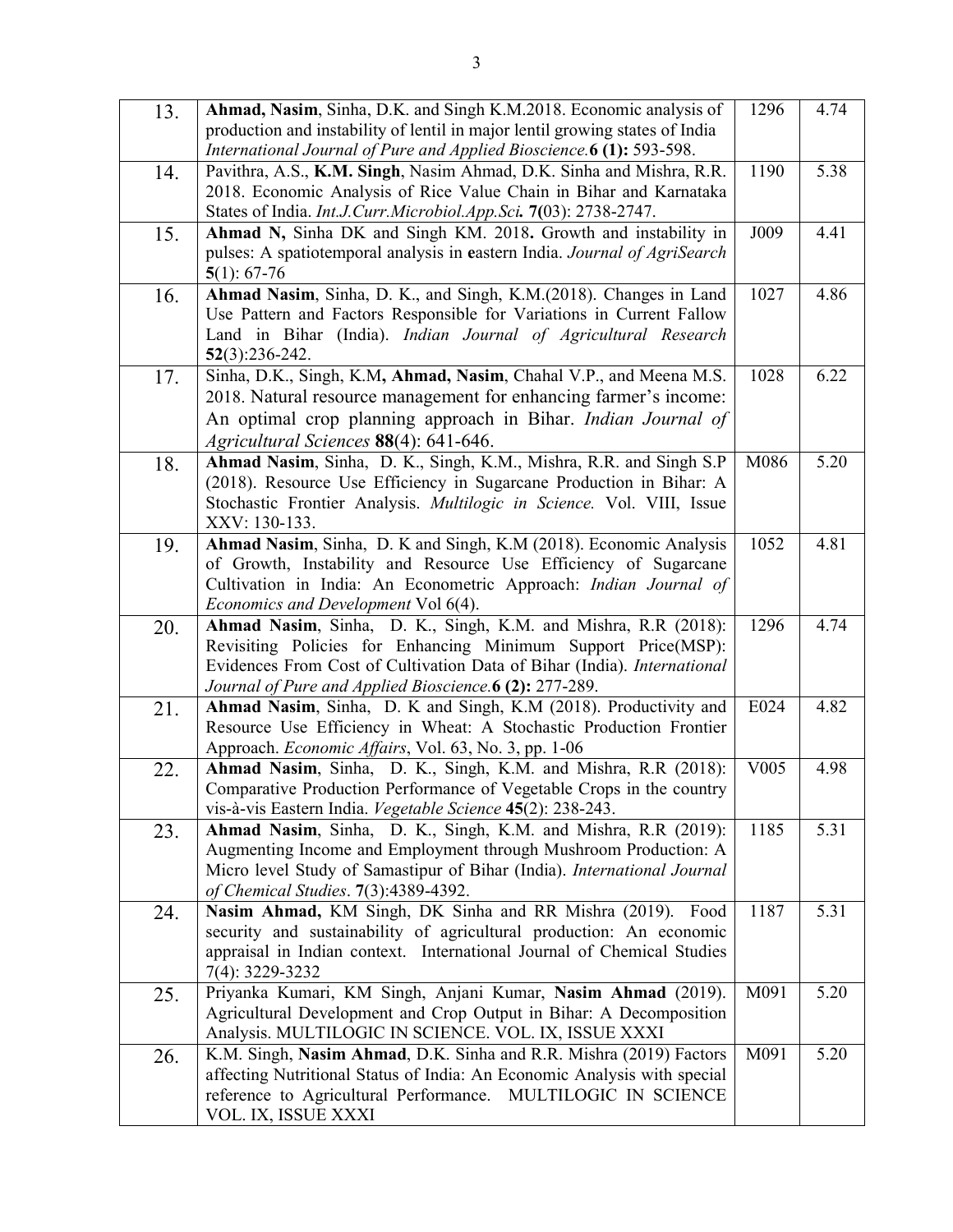| 27. | Kumari, P., Singh, K.M. & Ahmad, N. (2019). Identification of Factors<br>Influencing Yield Gap of Rapeseed and Mustard in Bihar (India) - A<br>Micro Level Analysis, Ind. J. Pure App. Biosci. 7(5), 429-432. doi:<br>http://dx.doi.org/10.18782/2320-7051.7743 | 1317  | 4.74 |
|-----|-----------------------------------------------------------------------------------------------------------------------------------------------------------------------------------------------------------------------------------------------------------------|-------|------|
| 28. | Singh, Nasim Ahmad, DK Sinha and RR Mishra(2019).<br>KM<br>Augmenting Income and Employment through Mushroom Production: A<br>Micro level Study of Samastipur district of Bihar (India). International<br>Journal of Chemical Studies 7(3): 4389-4392           | 1187  | 5.31 |
| 29. | K. M. Singh, Nasim Ahmad, Dibyanshu Shekhar and D.K. Sinha (2019).<br>Role of Women in Agricultural Sector of Bihar: A Socio-Economic<br>Mapping. Indian Journal of Extension Education. Vol. 55, No. 3, 2019<br>$(154-157)$                                    | 1057  | 5.32 |
| 30. | Nasim Ahmad, K. M. Singh, and D. K. Sinha. (2019). Can Agricultural<br>Production and Food Security be Imagined without Land? An Economic<br>Assessment of Net Sown Area with Reference to Eastern India Sch J<br>Agric Vet Sci                                 | NA    | NA   |
| 31. | Amardeep Sharma, R. R. Mishra, Bipin Saw and Nasim Ahmad (2020).<br>Economic Analysis of Makhana Cultivation in Darbhanga and<br>Madhubani Districts of Bihar, India. Int.J.Curr.Microbiol.App.Sci 9(4):<br>1097-1102 1097                                      | 1021  | 5.38 |
| 32. | Renu Kumari, R. R. Mishra, D. K. Sinha and Nasim Ahmad (2020).<br>Growth Performance and Resource Use Efficiency in Cauliflower<br>Production: A Micro level Study. Current Agriculture Research Journal,<br>Vol. 8, No.(1): 30-38                              | C168  | 4.36 |
| 33. | Priyanka Kumari, K M Singh and Nasim Ahmad (2020). Yield Gap and<br>its Determinants in Pulse Crops of Bihar-Facts from Plot Level Data of<br>Cost of Cultivation Scheme. MULTILOGIC IN SCIENCE VOL. IX,<br>ISSUE XXXII, JAN 2020                               | M091  | 5.20 |
| 34. | Amardeep Sharma, R R Mishra and Nasim Ahmad (2020). Constraints<br>in Production, Processing and Marketing of Makhana: A Micro Level<br>Study of Darbhanga and Madhubani Districts of Bihar. Res. Jr. of Agril.<br>Sci. 11(1): 153-56                           | R 032 | 4.54 |
| 35. | Srishti Kushwaha, D.K. Sinha, Ashok Yadav and Nasim Ahmad. (2020).<br>Changes in Land Use Pattern in Uttar Pradesh: A Zone-wise Analysis.<br>Int.J.Curr.Microbiol.App.Sci. 9(01): 1689-1699. doi:<br>https://doi.org/10.20546/ijcmas.2020.901.186               | 1021  | 5.38 |
| 36. | Bipin Saw, Shiva Pujan Singh, Amardeep Sharma and Nasim Ahmad<br>(2020). Costs and returns of sugarcane production: A micro level study<br>of Samastipur and Begusarai districts of Bihar. International Journal of<br>Chemical Studies 2020; 8(2): 1548-1552   | 1187  | 5.31 |

## *ABSTRACT*

| $\mathbf{L}$ | Singh KA, Kumari V and Ahmad Nasim (2006). Beekeeping: A major self-employment         |
|--------------|----------------------------------------------------------------------------------------|
|              | generator and foreign exchange earner. National Seminar on Sustainable beekeeping      |
|              | Development and Honey Festival 7-9 April, Pusa, Bihar                                  |
|              | Nasim Ahmad (2018). Role of Women in Agricultural Sector of Bihar: A Socio-Economic    |
|              | Mapping. Abstracts of Conference papers. 60 <sup>th</sup> Labour Economics Conference. |

4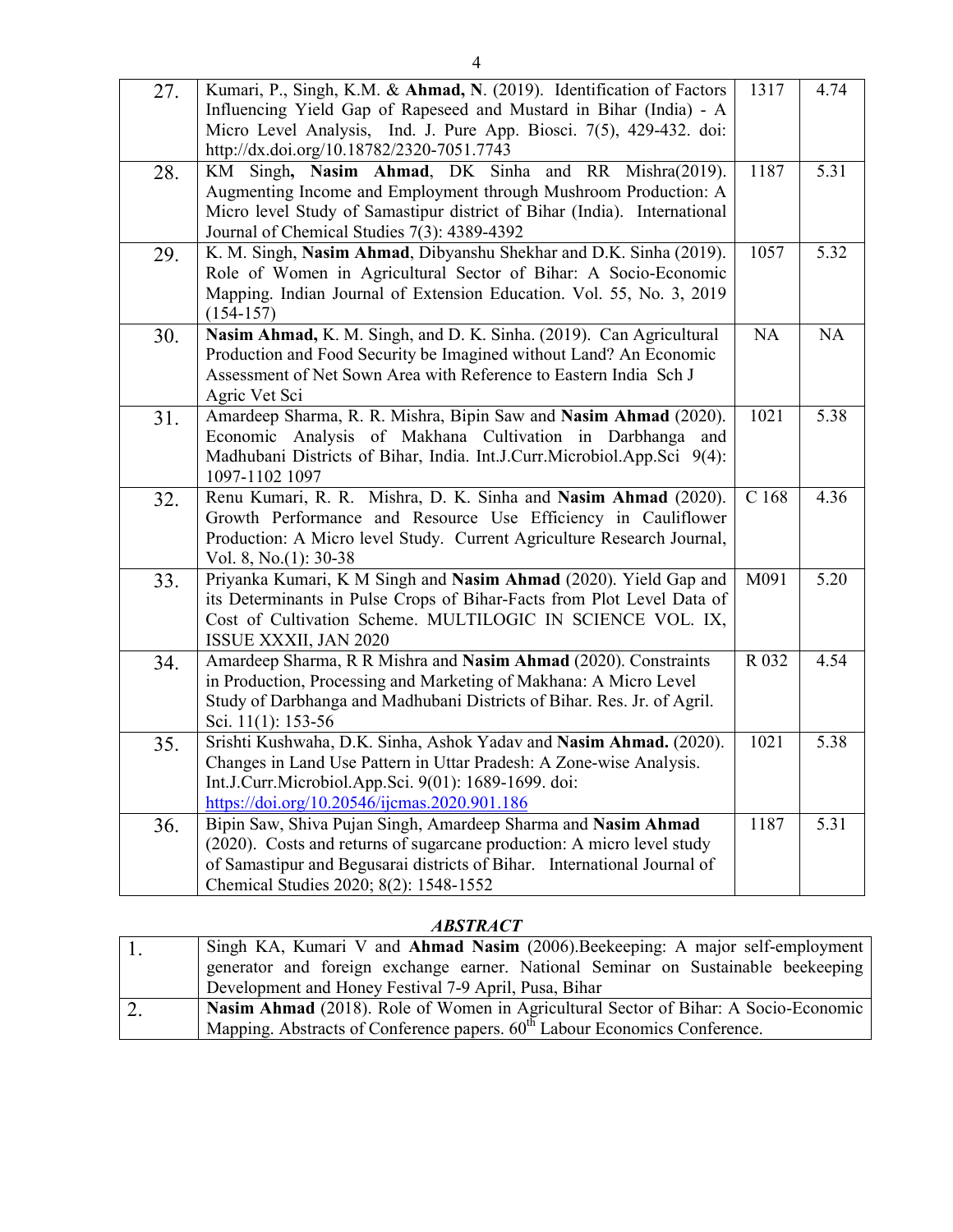### Book Chapters

| Nasim Ahmad and Binoy Nath Verma (2005) Dissemination of Agro-informatics through<br>Agricultural Graduates, Book Bioinformatics Computing, Allied Publication Pvt. Ltd. New<br>Delhi edited by Deepak Garg and Amardeep Singh. (2005)       |
|----------------------------------------------------------------------------------------------------------------------------------------------------------------------------------------------------------------------------------------------|
| Binoy Nath Verma and Nasim Ahmad (2005) Biodiversity in Agro-Ecosystem and<br>Prospects of Agro-Eco-Tourism (AET). Proceeding of National Seminar on AET, ICAR<br>Research Complex for Goa edited by V.S. Korikanthimath and S.B. Barbuddhe. |

#### Book

| Dhruv Kishor Sinha, Nasim Ahmad and Amalendu Kumar 2018. Optimum Crop Planning |
|--------------------------------------------------------------------------------|
| and Resource Use Management. LAMBERT Academic Publication. 978-613-9-96731-5.  |

### Workshops/ Seminars Attended:

- 1. 60<sup>th</sup> Labour Economics Conference, 19-21 Dec. 2018, IGIDR, Mumbai
- 2. Participated in Regional Workshop of CCC Scheme held on 19-20January 2011 at OUAT, Bhubaneshwar (Odisha).
- 3. Participated in Regional Workshop of CCC Scheme held on 29-30 March 2007 at AAU, Jorhat, Assam
- 4. National Conference on Bioinformatics Computing held on 18-19 March 2005, Patiala, Punjab
- 5. National Seminar on Agro-Eco Tourism organized by Association Coastal Research, ICAR Research Complex Goa during 19-20 Jan., 2005.
- 6.  $12<sup>th</sup>$  Annual Conference of Agricultural Economics Research Association, India organized by Department of Agricultural Economics Rajendra Agriculture University, Bihar, Pusa (Samastipur) during 2-3 November 2004.
- 7. Foundation Day Seminar of National Institute of Rural Development (NIRD), Hyderabad, during
- 8. National Seminar on Sustainable Beekeeping Development and Honey Festival, RAU, Pusa (Samastipur). During 7-9 March 2006.

### Other Publications:

- 1. *Dissemination of Agro-informatics through Agricultural Graduates*, Book Bioinformatics Computing, Allied Publication Pvt. Ltd. New Delhi edited by Deepak Garg and Amardeep Singh. (2005)
- 2. *Agro-Eco-Tourism (AET)- Opening New Horizons for Rural Development and Social Changes.* Proceeding of Foundation Day Seminar of NIRD, Hyderabad, India
- 3. *Biodiversity in Agro-Ecosystem and Prospects of Agro-Eco-Tourism (AET).* Proceeding of National Seminar on AET, ICAR Research Complex for Goa edited by V.S. Korikanthimath and S.B. Barbuddhe.
- 4. *Beekeeping: A Major Self-Employment Generator and foreign Exchange earner.* Proceeding of National Seminar on Sustainable Beekeeping Development and Honey Festival, RAU, Pusa (Samastipur).